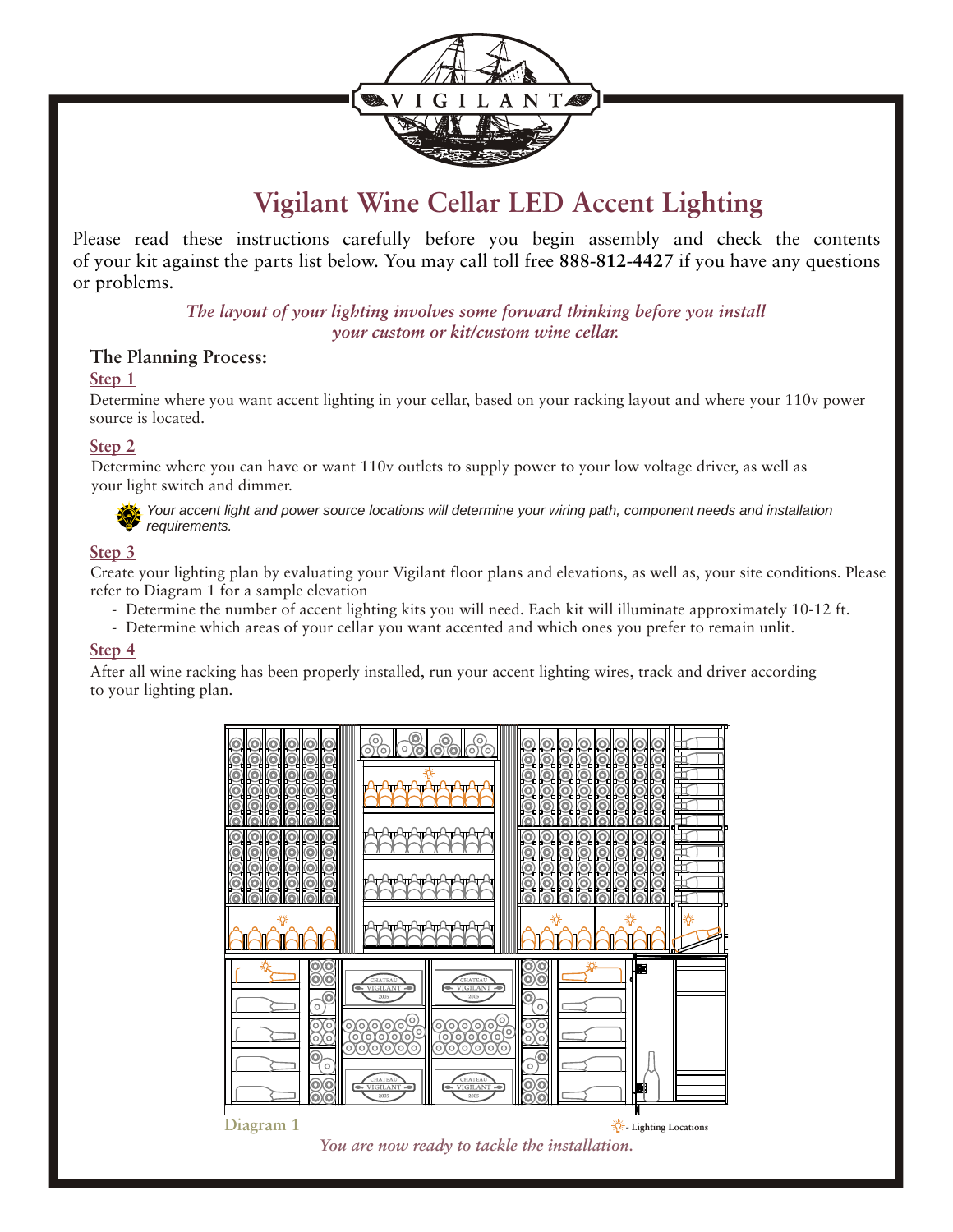

# **Vigilant Wine Cellar LED Accent Lighting**

# **Pre-Installation / Preparation:**

The installation of your Vigilant LED accent lighting is not hard, but does require certain tools and steps for successful completion.



**Tools Required for Assembly: Cordless Drill 3/8" Brad Point Drill Bit Hot Glue Gun or Double Stick Tape Phillips Screw Tip w/ Extension Wire Strippers Electrical Tape Tin Snips or Hand Saw Wire Nuts (optional)**



**Parts List: (1) 25' Low voltage wire (2) 4' Black valance (3, 6 or 12) .625 watt bulbs (1) 60 watt 0 load driver (1) Halogen plug adaptor (3, 6, or 12) Bulb holders (16) 3/8" #4 Phillips screws**

Your low-voltage display lighting installation can be better hidden by running some of the low voltage wire behind your sheathing. While this is preferred, it is not necessary. If chosen, this must be done prior to sheathing or wall board. If possible, run your wires to an adjacent utility room and complete the transformer wiring there.

*Do not connect low-voltage lighting to your power source until all installation steps are completed.* 

#### **Installation:**

#### **Step 1 - Planning**

From the planning layout you should have determined the exact lighting locations and power source(s). Please see Diagram 1 on planning page for sample elevation of wine cellar with accent lighting.

*In most applications, one .625 watt fixtured bulb will adequately illuminate a 20" wide area, approximately 4-5 bottles.*

ᠯ᠇᠊ᡅ

#### **Step 2 - Cutting the valance**

Cut the black plastic valance to the proper length for the lighting area (i.e. the width of the cabinet or display row), using a small hand saw or pair of tin snips. Diagram 2 shows  $\Diamond$  the use of tin snips to cut the valance.



Screw the valance to the inside top of the cabinet or rack support as shown in (Diagram 3). Repeat this step for **all** the lighting valance in your cellar.

*It might be necessary to drill additional 1/8" holes into the valance to better accommodate your screw locations.*



*Valance and lighting attached to the inside roof of a wine locker.*



*Valance and lighting attached to the inside roof of a custom cabinet.*



**Diagram 2**

*Valance and lighting attached to the underside of a display row.*

**Diagram 3**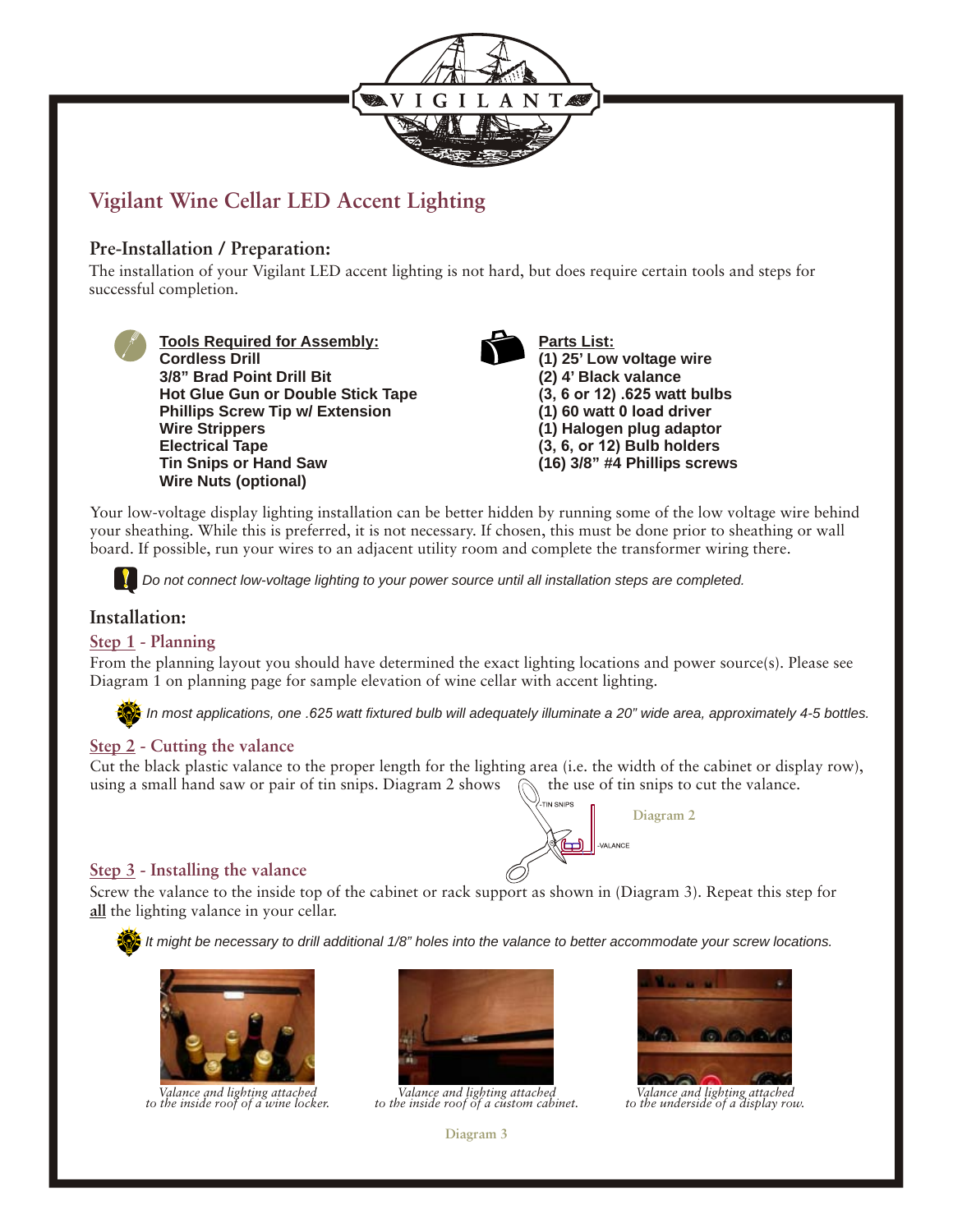

#### **Step 4 - Low-voltage wire map**

Map out the path your low-voltage wire will travel from the farthest point back to the location of your driver.

#### **Step 5 - Running the wire**

Begin running your wire by pressing it into the track of the valance. It will be necessary and advisable to drill holes in ladder uprights, cabinet sides, and beam supports to accommodate the path of the wire and to keep it hidden from view.



*Display lighting looks best when the wires and the accent lights are hidden from view. Vigilant strongly recommends the use of cabinets and bins to hide the driver and/or wires.*

#### **Step 6 - Connecting the driver**

Strip the wire and connect the wire to the input on the driver.



*Remember - Do not plug the driver in until all steps are complete.*



*Running the wire through your racks will be easier if you use the wire cutters to make a point at the end of each wire and tape it off with electrical tape.*

### **Step 7 - Connecting bulb holders**

Determine where you want each individual light. Vigilant lighting kits are so versatile they allow you the ability to attach the lights anywhere on the valance. Mount the bulb holder with reflector towards the wall and press firmly onto the track of wire until it clicks into place. Repeat this step for all fixture locations.



*Remember - All individual components come with individual assembly instructions. Please read each for additional accent lighting kit assembly instruction.*

*In most applications, one .625 watt fixtured bulb will adequately illuminate a 20" wide area, approximately 4-5 bottles.*

#### **Step 8 - Connecting the bulbs**

Install the bulbs on the holders by hooking the loops at the ends of the bulb onto the fixture prongs.

*Avoid touching the bulbs with bare hands as the oil from hands will reduce the life of the bulb.*



enjoy!

*Vigilant LED accent lights use low .625 watt LED bulbs which will not raise the temperature of your wine.*

#### **Step 9 - Final connections**

Check that each part of the fixture is securely in place. Connect the driver to your 110v power supply. Recheck the locations of your lights to make sure that your racks have the proper illumination. Make any necessary adjustments if necessary...

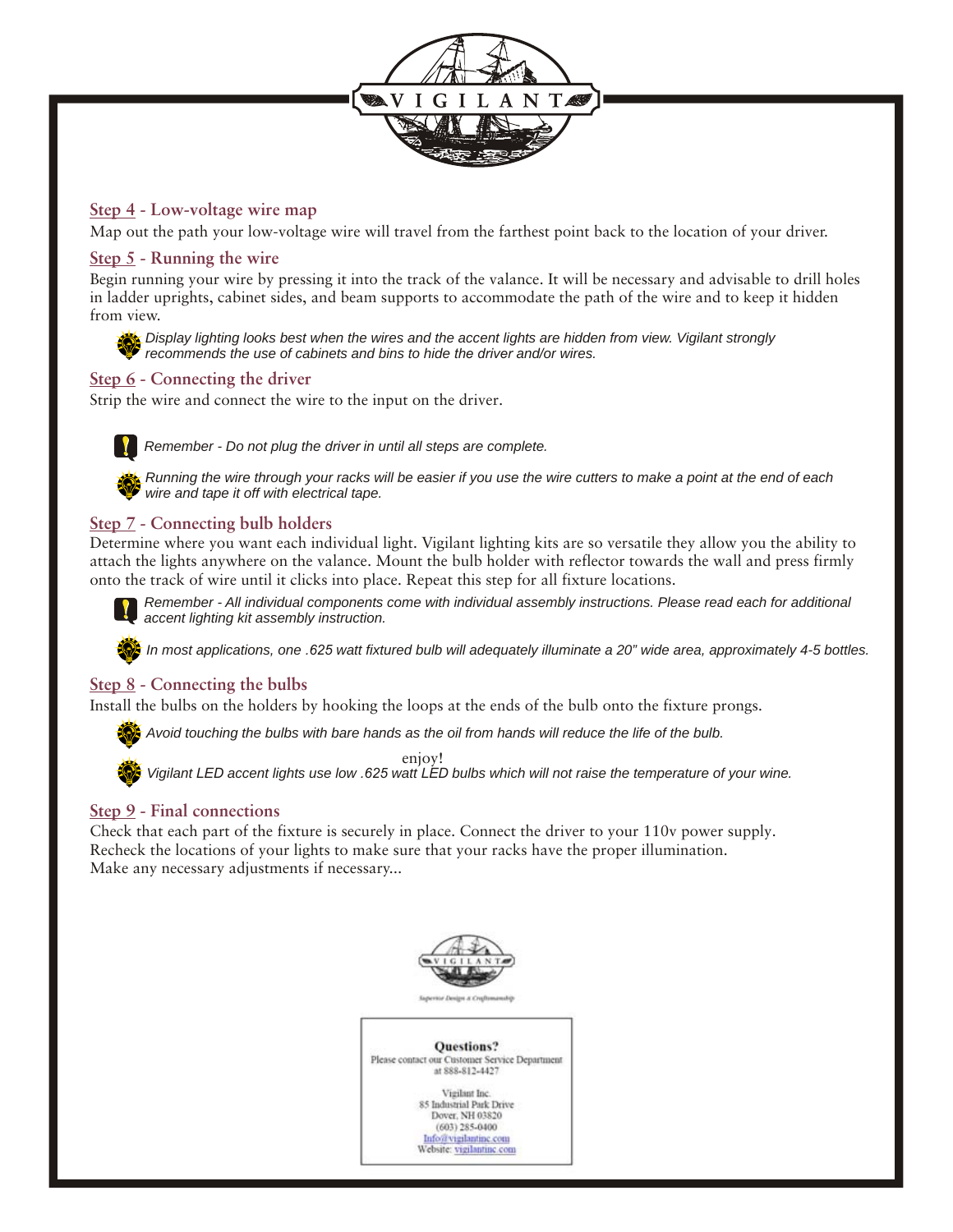

# **Arch Top Lighting Installation - (If Applicable)**



**Tools Required for Assembly: Cordless Drill 3/8" Brad Point Drill Bit Hot Glue Gun or Double Stick Tape Phillips Screw Tip w/ Extension Wire Strippers Electrical Tape Wire Nuts (optional)**



**Parts List: (1) Vigilant accent lighting kit (9) Mahogany replacement slats (18) Slat screws**

# **Step 1 - Removing Slats**

Identify the slats you need to remove (see Diagram 6 or 7), and carefully remove by pulling off with pliers.

*Remember, you will need to drill an escape hole, (step 6) in your arch top, for the wire to come out.*

# **Step 2 - Lighting Kit Setup**

Follow the lighting kit instructions to begin setting up your lighting kit for use in your arch top. You will need to leave extra wire off of the end of the valance to thread through the drilled escape hole.

# **Step 3 - Positioning the Valance**

Starting at the right side of the arch top opening, bend the valance and slide it underneath the slats. Position it flush to the underside of the arch top roof (see Diagram 6 or 7).

# **Step 4 - Attaching the Valance**

Using your drill and screw gun, attach the valance to the arch top roof above the three openings with the supplied screws from your lighting kit.

# **Step 5 - Drill your Escape Hole**

Drill your wire escape hole through the roof or side of the arch top and thread the extra wire from the valance through from Step 2.

**For additional installation assistance on steps 6 through 8, refer to the installation instructions for the LED lighting kit.** 

# **Step 6 - Attaching Bulb Holders and Bulbs**

Attach your bulb holders and your bulbs to the valance at each of the three slat openings in the arch top.